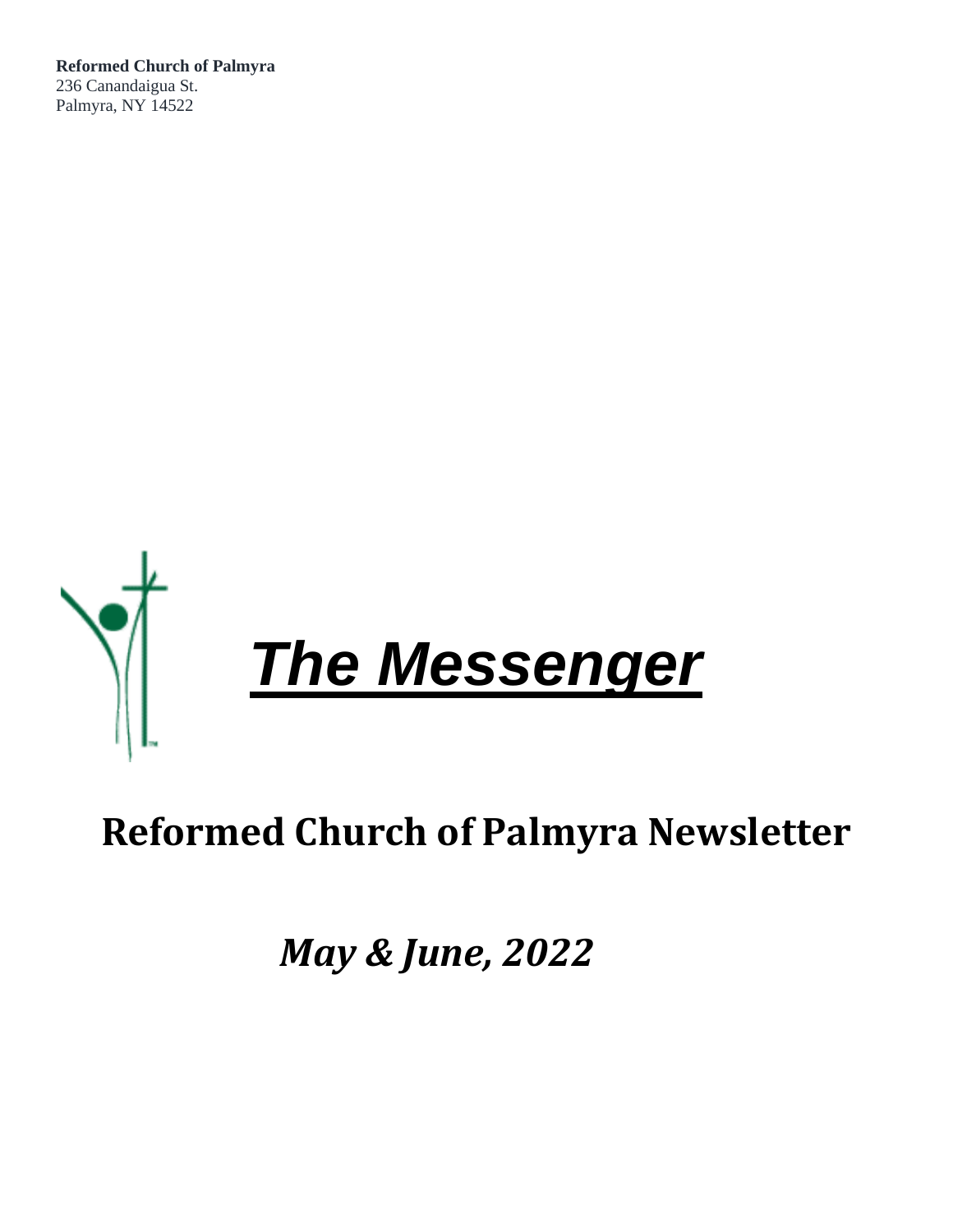# Blessings OF EASTER:



# *Ascension*

The **Ascension of Jesus** is [Christian](https://en.wikipedia.org/wiki/Christianity) teaching that [Christ](https://en.wikipedia.org/wiki/Christ_(title)) physically departed from Earth by rising into [Heaven,](https://en.wikipedia.org/wiki/Heaven_in_Christianity) in the presence of eleven of his [apostles.](https://en.wikipedia.org/wiki/Apostle) According to the [New Testament](https://en.wikipedia.org/wiki/New_Testament) narrative, the Ascension occurred forty days after the [resurrection.](https://en.wikipedia.org/wiki/Resurrection_of_Jesus) In the Christian tradition, reflected in the major [Christian creeds](https://en.wikipedia.org/wiki/Christian_creeds) and confessional statements, God [exalted](https://en.wikipedia.org/wiki/Exaltation_of_Jesus) Jesus after his death, raising him from the dead and taking him to Heaven, where Jesus took [his](https://en.wikipedia.org/wiki/Session_of_Christ)  [seat](https://en.wikipedia.org/wiki/Session_of_Christ) at the [right hand of God.](https://en.wikipedia.org/wiki/Right_hand_of_God)

## **Pentecost**

In the Christian tradition, Pentecost is the celebration of the person of the Holy Spirit coming upon the Apostles, Mary, and the first followers of Jesus, who were gathered together in the Upper Room.

A "strong, driving" wind filled the room where they were gathered, and tongues of fire came to rest on their heads, allowing them to speak in different languages so that they could understand each other. It was such a strange



phenomenon that some people thought the Christians were just drunk - but Peter pointed out that it was only the morning, and said the phenomenon was caused by the Holy Spirit.



The Holy Spirit also gave the apostles the other gifts and fruits necessary to fulfill the great commission - to go out and preach the Gospel to all nations. It fulfills the New Testament promise from Christ (Luke 24:46-49) that the Apostles would be "clothed with power" before they would be sent out to spread the Gospel.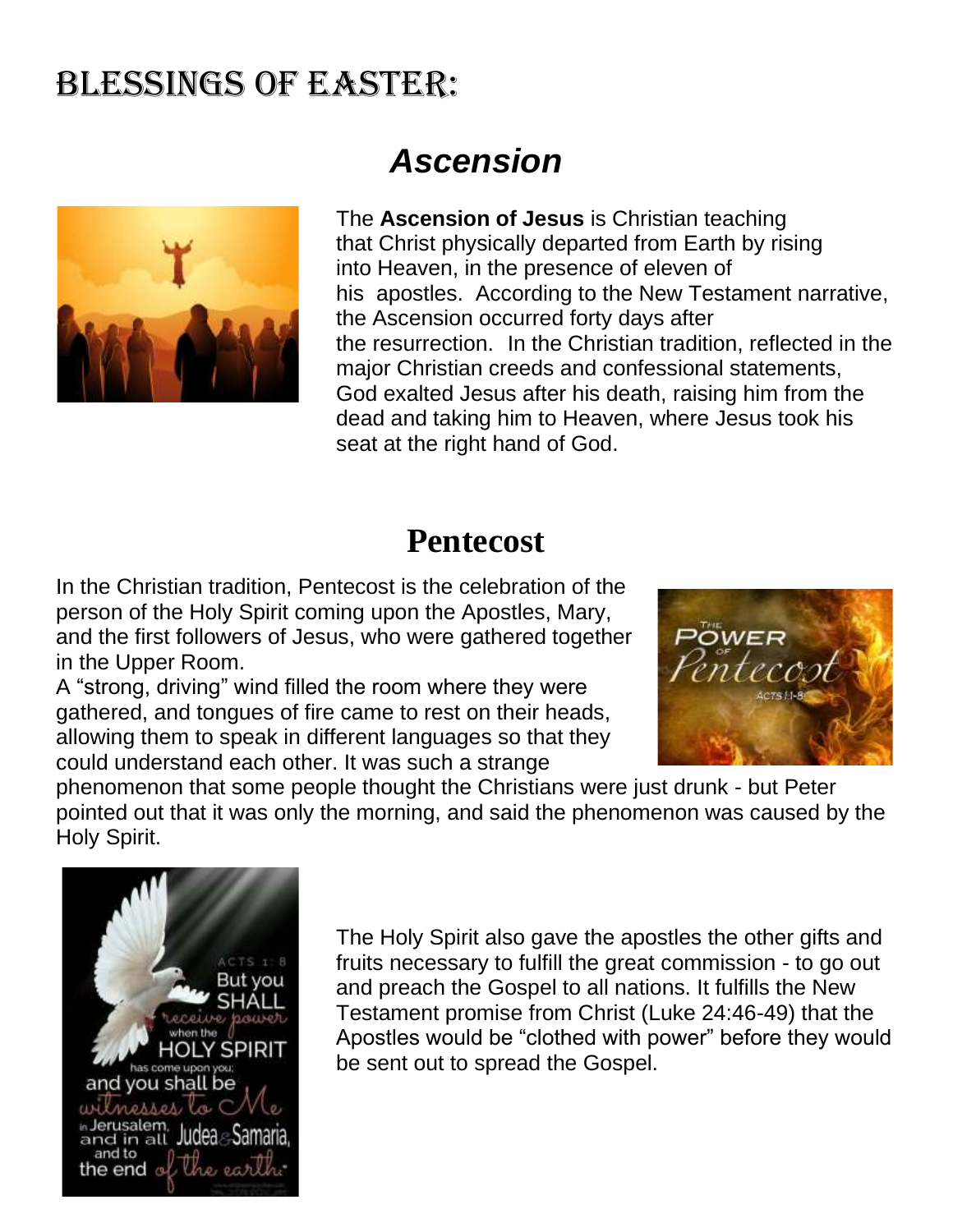## **Reformed Church of Palmyra**<sup>1</sup>

**Webpage:** www.palmyrareformedchurch.org **Email Address:**

[palmyrareformedchurch236@gmail.com](mailto:palmyrareformedchurch236@gmail.com) **Facebook:** palmyrareformedchurch **Phone:** 315-597-4341



## **Accessible to Persons with Disabilities**

<sup>1</sup>Member of Reformed Church in America

## **COMMITTEE MEETINGS:**

| Sunday School (all ages) Sundays at 9:30 a.m. |                                 |
|-----------------------------------------------|---------------------------------|
| <b>Worship Service</b>                        | Sundays at 10:30 a.m.           |
| <b>Women's Ministry</b>                       | First Mon. of month             |
| Consistory                                    | First Wed. of every month       |
| <b>Education/Media Night</b>                  | 2nd Wed. of month               |
| <b>Bible Study</b>                            | 3rd, 4th, & 5th Wed. of ea. mo. |
| Youth Group                                   | Held monthly                    |
| Jr. Church                                    | During Sunday service           |
| Nursery                                       | During Sunday service           |
|                                               |                                 |

### **CHURCH DIRECTORY**

### **Consistory:**

|                       | <b>Elder</b>     |              |
|-----------------------|------------------|--------------|
| <b>Preston Smith</b>  |                  | 315-576-8680 |
| Chris Bucknam         |                  | 315-576-7791 |
| Jack Thompson         |                  | 585-509-0792 |
| David Ondra           |                  | 585-831-1941 |
|                       | <b>Deacon</b>    |              |
| Dave Fanelli          |                  | 585-545-0908 |
| Scott Thompson        |                  | 585-944-9177 |
| <b>Rick Sitterley</b> |                  | 585-329-0307 |
| <b>Todd Pipitone</b>  |                  | 585-469-5699 |
|                       | <b>Treasurer</b> |              |
| Petr Premyslovsky     |                  | 315-879-1791 |
|                       |                  |              |

### **Sunday School Officers:**

| Superintendent | Lisa Premyslovsky 315-878-1813 |              |
|----------------|--------------------------------|--------------|
| Ass't Super.   | Jack Thompson                  | 585-509-0792 |

### **PRAYER SUPPORT**

If you would like Prayer Support, please:

- Call Preston Smith (315-576-8680) or a Consistory Member
- **v** Leave a message on the church phone 315-597-4341
- Fill out a Prayer Request Form, found in the tract rack in the Sanctuary foyer
- Start the Prayer Chain, call Carol Fanelli at 716- 512-0589
- Masks and hand sanitizers are available in the Sanctuary and in the Fellowship Hall
- The Offertory plates will not be passed; they are in the Sanctuary on the back table and table by the elevator
- Sunday School, *all ages*, is from 9:30-10:15 am
- Closed-Circuit TV is downstairs in the Comfy Room

## **Please Keep in Prayer**

**Church Family -** *(Please contact Carol Fanelli for any changes)*

- **Cornie VanderWerf**
- **Debbie Fox**
- **Mysty Wadsworth**
- **Shirley Sitterley**
- **Darlene Smith**
- **Steven Vanderwege**
- **Lorraine Healy**
- **Shelly Whyte**
- **Laura Crandall**
- **Gary Gendron**
- **Sherry DeMayo**
- **Peter Brown**
- **Jessica Locey**
- **Dan Buchiere**
- **Melvin Gendron**
- Our church, and all we stand for, in the name of our Lord!
- **v** Those in Adult Care facilities
	- o **Ruth Moore**
	- o **Phil Proeto**

## **Community, Country and the World:**

- The people in Ukraine and war zones
- **v** Those with hatred in their hearts, please replace with love.
- **\*** Anyone incarcerated
- **•** Employees within the facilities of incarceration
- Those persecuted for believing in, our Lord
- **v** Those coping with/nervous about Covid 19
- **v** Those in need of food, housing, or just a friend
- $\bullet$  The missionaries we support
	- o **John & Laura Iamaio**, college ministries
	- o **Ahuas Doctors Ministry** in Honduras
	- o **Greg & Jean Davis** Bridges International
- Please bless the agencies that help others in our communities: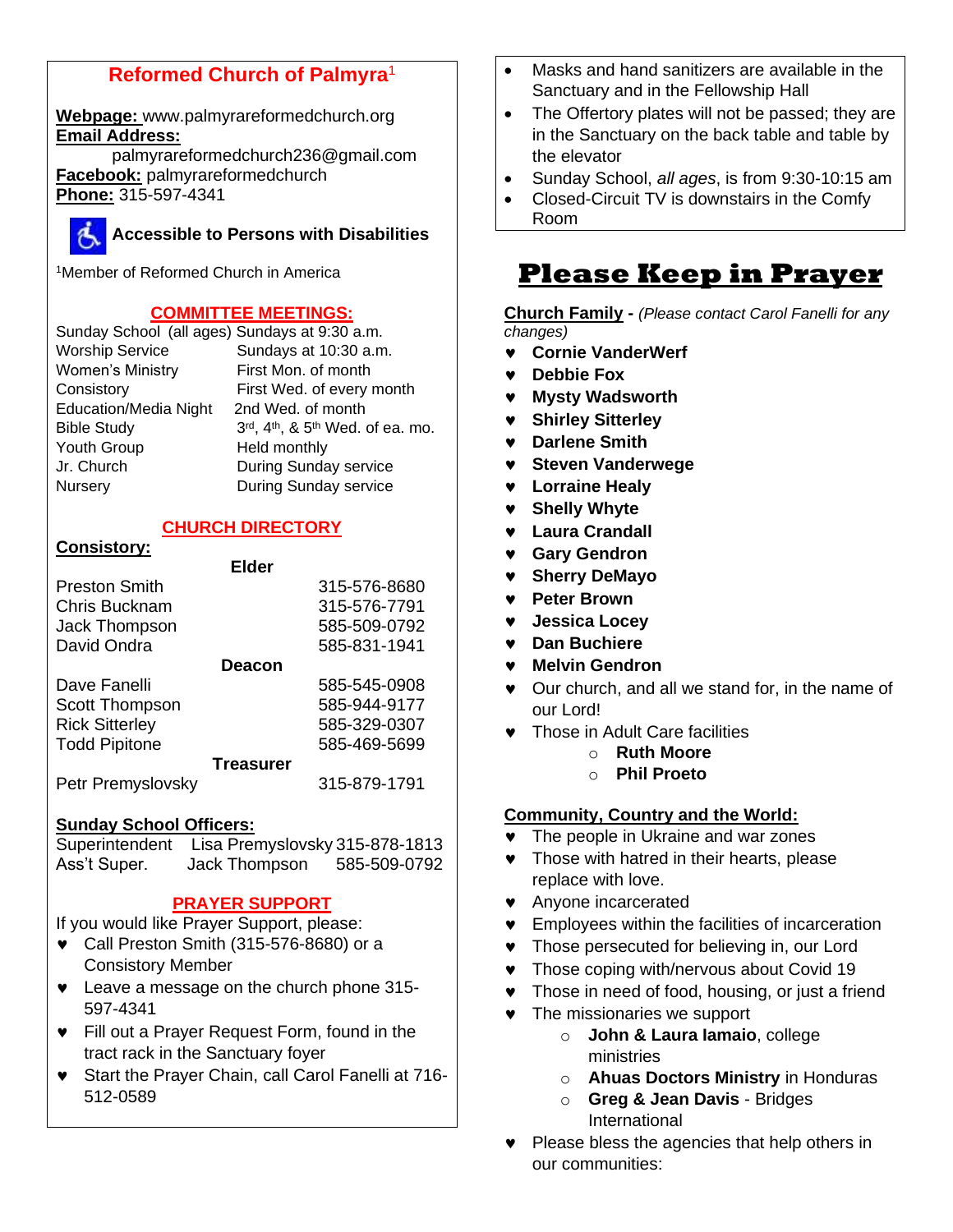- o Meals On Wheels
- o Green Angels
- o Good Neighbor Fund
- o Food Pantry
- o East Palmyra Christian School
- o Palmyra Community Center
- o Care Net Crisis Center

*PLEASE, let Carol Fanelli know of any special occasions that you would like to share with our church family (716-512-0589).*

## **Happy Birthday - VIRGINIA WILSON – Turned 100 on April 4.**





A hundred blessings to You, and thank you for all the service you have given to our church and our Lord!

## **Praises to the Lord:**

- **Cal Bucknam** (is home recuperating after heart surgery). Praise the Lord!
- Note from **Steve Vanderwege**: "Thank you so much for your prayer chain. I am out of ICU, out of the hospital, and back home. Will be on oxygen for a couple of months but doing better. Happy Easter!" The Lords blessings to you Steve.

## **Condolences are extended to …**

- The family of **Rev. Harold Delhagen** (former minister at the Pultneyville Reformed Church), he passed away in March. May the Lord give his family comfort and peace.
- **Allison Wood (daughter of Gary & Deb Wood and granddaughter to Eunice Reynolds**) on the passing of her partner, Casey Eldred. Casey installed the carpeting in the basement of the church. Lord your blessing and comfort to Allison and her family.
- **Jim Murray's** family; he passed away in March. He knew our Lord and went home to him after a long battle with his health. Lord, please be with his wife Debi and sons Sean and Michael.
- The family of **Rex Smith; Preston's father** went home to be with our Lord in April. Lord,

please give each family member comfort and peace.

- To the family of **Kathy DePalo, Rocco Pizzirusso's sister**. She passed away in April. Lord, please give comfort to Rocco and his family.
- **Rev. Ed Allatt** went home to our Lord in April. "Rev. Ed" was a beloved substitute pastor in our church. Lord, thank you for sharing Rev. Ed with us and bless his family.
- **Rev. John Iamaio** finished his work here on earth Apr. 29. He also was a much loved substitute pastor in our church. Lord, thank you for letting us know Rev. Iamaio. Please give his family comfort and peace.

## **Good Going Miles:**

**Miles Nies** for earning his Black Belt! Way to go! Congratulations!!

## **Congratulations:**

Congratulations to **Peter Mason** and

fiancé, **Cheryl;** they are getting married on May 7. Lord, please bless them.

## **Promotion:**

Newly promoted Corrections Sergeant Jodi Hares, was pinned by her brother Detective Sergeant Andrew Hares. Congratulations Jodi



## **New Arrivals:**



 **Chris & Audrey Hohenboken** are celebrating being first time grandparents! Their son, **Jeff and Marybeth** on March 12, 2022 had baby girl Ella Louise Hohenboken. Congratulations to all. God, please bless this new family.

 **Chris and Audrey Hohenboken** are grandparents for the second time. The proud parents are **Kit & Kayla Hohenboken**. The new baby **Leslie Charles** was born April 24. Lord, please bless this young family.

**Accepted at College: - Hana Premyslovsky** will be attending Worcester Polytechnic Institute near Boston, MA, studying mechanical engineering.

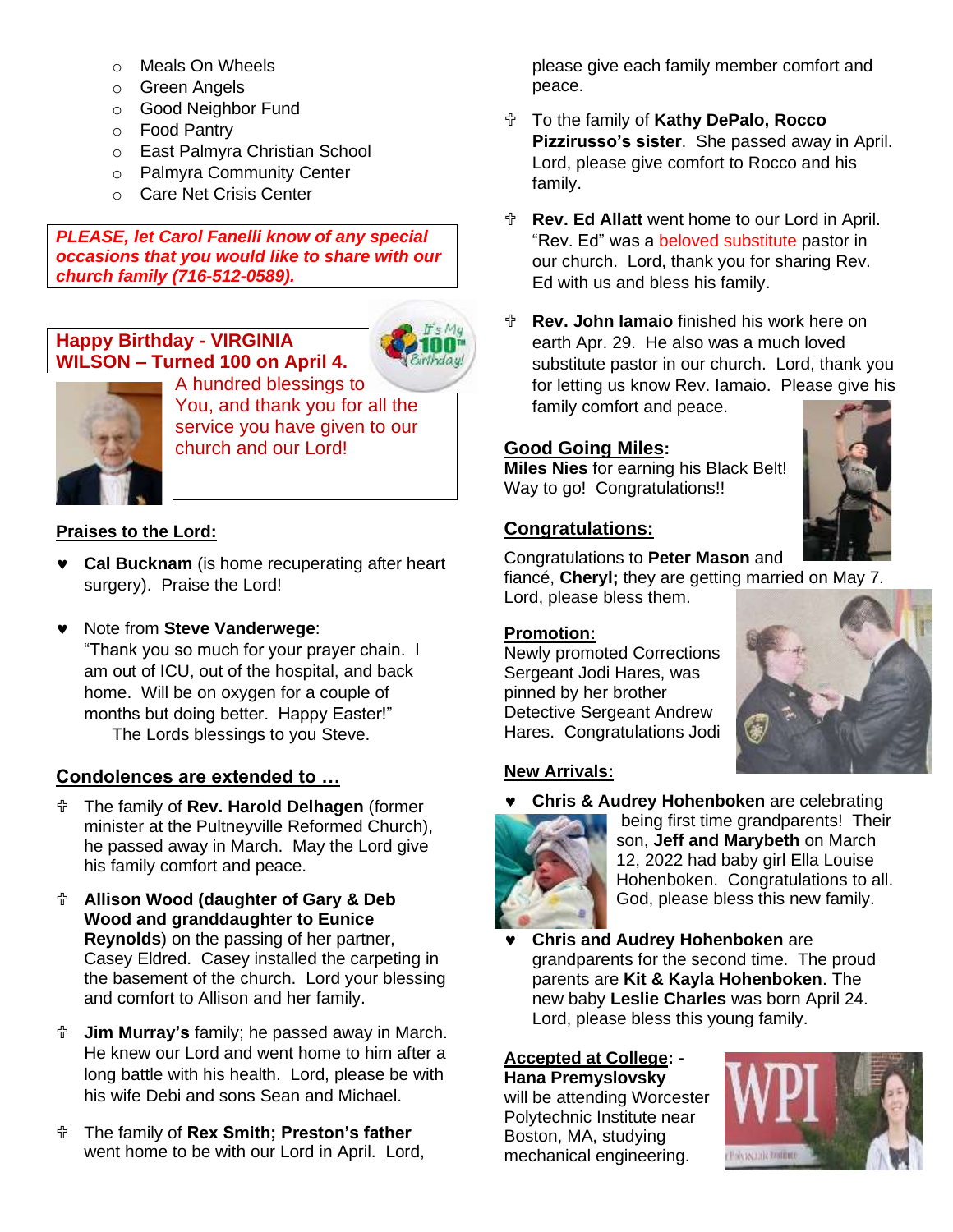### **Graduating from college:**

- **Michele Mariconti** is graduating with her Associates degree in May. She is going on to get her Bachelors degree in psychology.
- **Lonnie Hohenboken** will graduate from Charleston Southern University in May with his Bachelor's degree. This is a special month for Lonnie – he is also getting married.
- **Kit Hohenboken** is also graduating from Trinity International University; he is receiving his Bachelor's degree in philosophy.
- **Ashley McMullen will graduate from**  RIT/NTID in May, with a degree in American Sign Language - English interpreting.
- **Karley Phillips** will graduate from Genesee Community College with a degree as a physical therapist assistant.

### **Lord, please guide and direct these servants to walk with You!**

**Happy Birthday:** (*If you have a birthday or anniversary that is missing, please contact Carol Fanelli at 716-512-0589).*

May 1 **Elaine Bushart Lisa Premyslovsky Michele Mariconti Sadie Gowen Thomas Premyslovsky Eunice Reynolds Rick Sitterley Bob VanderMeere Katy Martin Emily A. Smith** June 5 **Kerstin Pipitone Bill Smith**

- 14 **Chris Bucknam**
	- 16 **Preston Mason**
	- 20 **Peter Mason**

### **Happy Anniversary:**

| May  | 11 | <b>Chris &amp; Joyce Bucknam</b>  |
|------|----|-----------------------------------|
|      | 24 | <b>Todd &amp; Laurie Pipitone</b> |
|      | 29 | <b>Josh &amp; Glendalis Hale</b>  |
| June | 27 | <b>Jack &amp; Deb Thompson</b>    |
|      |    |                                   |

## **THANK YOU**

**Note from Virginia Wilson** "Thank you all for a wonderful 100<sup>th</sup> birthday. Also thank you for the CD player and CDs to listen to the Bible. What a beautiful gift. Thank you so much. Love to all."

**Note from Mysty Wadsworth:** "Please tell everyone what a fantastic job Chris & Cal Bucknam did for the communion served to Mysty and friends at Woodlands, Egypt, NY. It was absolutely wonderful. He covered all the bases. It was the best I have ever been to. What a great ministry for the church."

**Eunice Reynolds** would like to thank Preston Smith and Chris Bucknam for taking Communion to her. She was so very pleased! Thank you!!

Thank you to **Peter Mason** for leading the adult Sunday School during the month of April.

Thank you to those who helped in any way (i.e. hiding Easter eggs for the children) with our Easter celebration.

A BIG THANK YOU to our music leaders: **Joan Bucknam, Abbey Sitterley & Katy Martin and Dave Pesarek.** 

Thank you to those who took our **Youth Group** bowling in February.



# **ANNOUNCEMENTS**

**If you received this by regular mail, please consider receiving it by e-mail. Contact Carol Fanelli at 716- 512-0589 or church email to be switched.**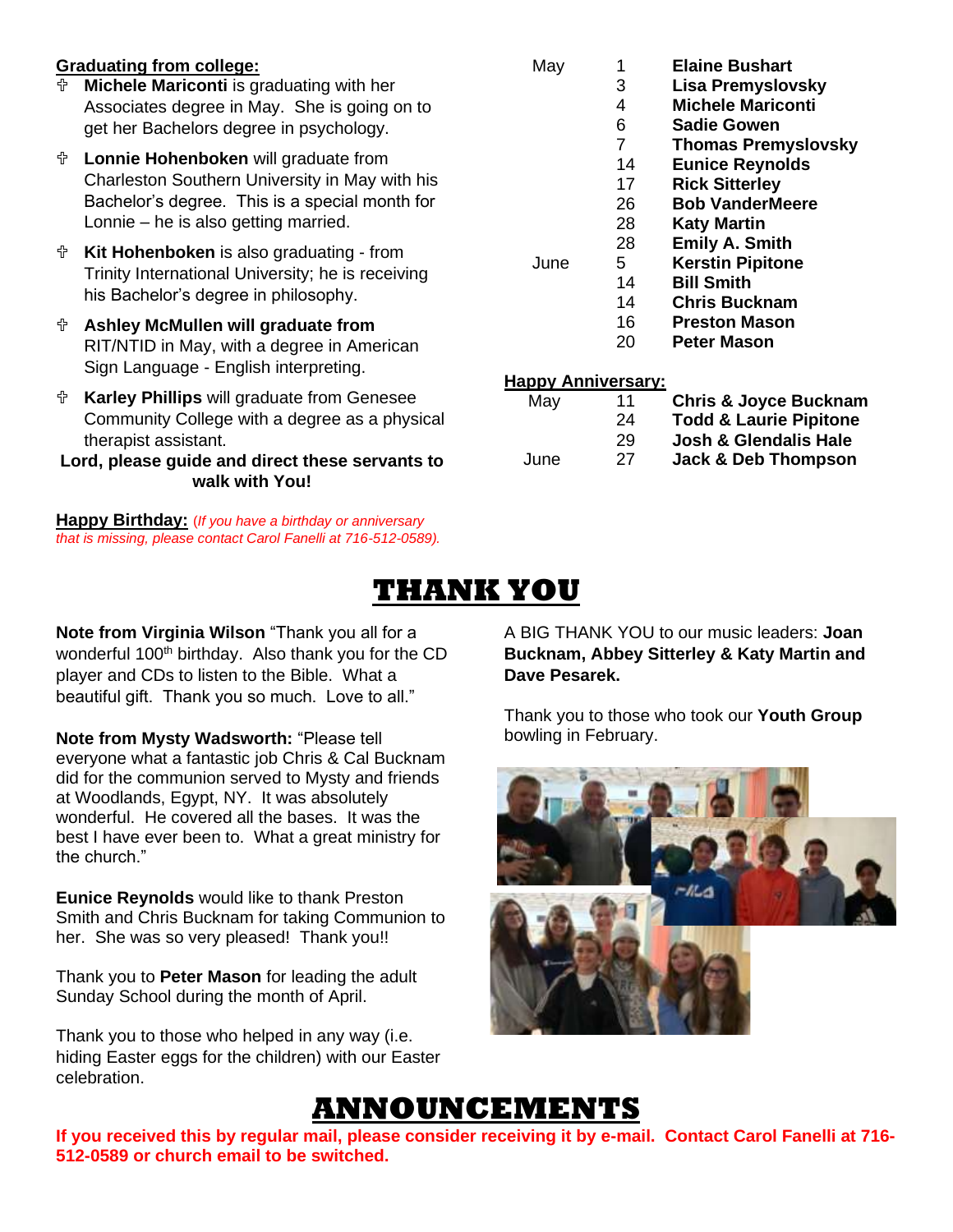## **On Apr. 23, the Women's Bible/Book Study**

**started every Sat. from 10:30 to 11:30 a.m.** They are studying the book *"Women of the Word"*. The books and supplies are free. Contact **Amy** 

**Sitterley,** if you are interested in joining them. Dates left are: May 7, 14, 21, 28; June 4, 11,18.



**Live Streaming -** For those interested, we now "live stream" the Sermon and Children's Sermon. To view, go to *palmyrareformedchurch.org* , then go to the bottom and click on Facebook.

**We are seeking a Choir Director!** If you have any interest in directing the choir (weekly or bi-weekly), please contact Chris Bucknam (315-576-7791).

**Job Opening**- East Palmyra Christian School is in search of someone to fill the full-time position of a High-School Mathematics Teacher for the 2022- 2023 school year. A New York State Teaching Certification is not necessary; however, the individual must have some similar experience to draw on. Active membership in a local Biblebelieving church is required. All resumes may be sent to rrobbins@eastpalmyrachristianschool.com.

### **Care Net Baby Bottle Fundraiser**

On Mother's Day we will hand out baby bottles from CareNet Crisis Center. Please put change and/or quiet money in them. They will be collected on Father's Day. This money will help support the work this organization is doing in giving Christianbased advice to females and males alike when they are in a crisis situation.

**Mission of the Month** is the first Sunday of each month. A new charity is highlighted each month. A special offering will be taken.

> May 1 – Good Neighbor Fund June 5 – TBD

### **Women's Ministry** at 7:00 p.m.

**May** - **Elma Fox** is our hostess. ALL ladies are invited to attend.

**June 6** – no formal meeting, but all ladies are invited to go out to dinner with us, we are going to Macedon Hill on Rt.31 in Macedon.

### **Consistory meets at 7:00 p.m. each month.**

Congregants are welcome to come to the meeting. **May 10** 

**June 1**

**Education/Media Night** is held the second Wed. of each month. There is a different topic each month at 7:00 p.m. and POP CORN for the movie. The dates are: **May 11 June 8**

**Scott Thompson** is our **building superintendent**. Please, anyone wishing to use the church or Fellowship Hall, contact Scott (585-944-9177) to see if it is available and to schedule its use.

We are looking for someone to learn the video and/or audio equipment. Please contact **Rick Sitterley (585-329-0307) or Petr Premyslovsky (315-879-1791)** if you are interested.

**Bible Study/Prayer Meeting** - Each Wednesday (except when there is Consistory or Education/Media Night), Bible Study will be held at the church at 7:00 p.m. ALL are welcome to attend – bring friends and neighbors.

#### **May 8**

- **Mother's Day luncheon**. ALL mothers are invited! This is our way of saying thank you to our Moms! We would love to have you stay.
- **CareNet Crisis Center baby bottles** will be handed out and collected on Father's Day in June.

**May 10** (Tuesday) **– Consistory** at 7:00 p.m.

**May 11 – Educational/Media movie – The Visual Bible:** Matthew is a 1993 film portraying the life of Jesus as it is found in the Gospel of Matt. The complete Gospel is presented word-for-word based on the New International Version of the Bible.



**May 12 – 4H Meeting** from 6:30 – 8:00 p.m.

**May 14 – Men's Breakfast at 9:00am** at church. Please bring a breakfast item.

**May 18 and 25 - Bible Study/Prayer Meeting at 7:00 p.m**. ALL are welcome, bring friends.



**May 30 – Memorial Day!** To those who courageously gave their lives and those who bravely serve today.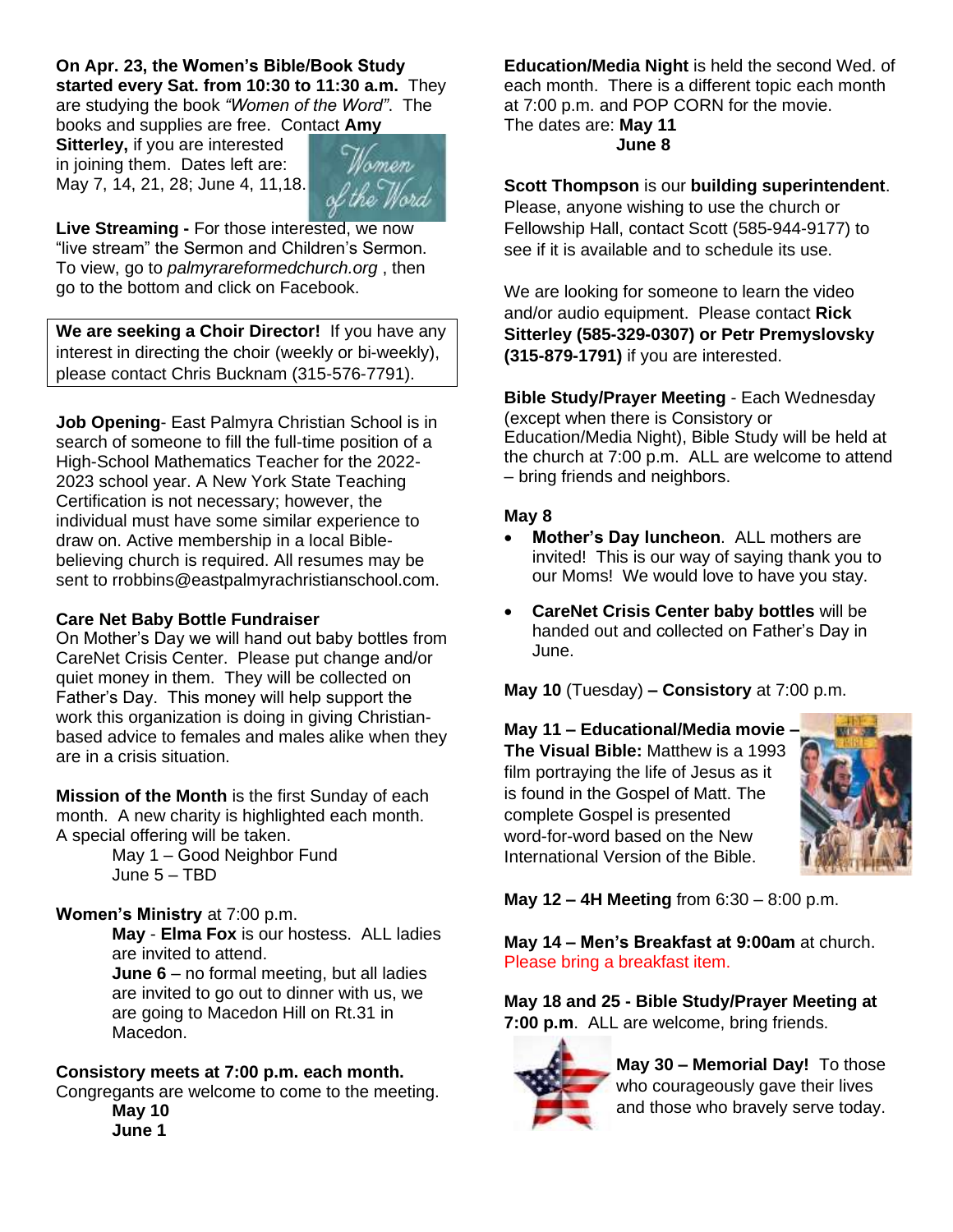### **June 6 – The ladies are going out for dinner.**

Destination is **Macedon Hills** on Rt. 31 in Macedon. We will meet at the restaurant at 5:00 or at the church at 4:40 if you wish to car pool. Let Lisa Premyslovsky know so someone is there to pick you up.

**June 11 – Black Hart Food Truck** will be at the church from 12 noon to 4:00 p.m. Spread the word! GOOD Bar-B-Q! Monies received will go to the Women's Ministry for their mission work.

**June 15, 22, 29 - Bible Study/Prayer Meeting at 7:00 p.m**. ALL are welcome, bring friends.

#### **June 19**

- **Father's Day Strawberry Social** after the morning service. In honor of ALL fathers, we will have biscuits, ice cream, STRAWBERRIES and whipped cream.
- **Bring back baby bottles for CareNet** and put on the side table in the Sanctuary. Help promote the idea of pro-life and Chrisitan values.

### **June 25 – Women's Breakfast with Andrea**

**Burk**. Breakfast will be provided. Please meet at church at 9:00 a.m. Llet **Amy Sitterley** (585-491- 0706*)* know if you are coming so they have a food head count.

#### **Envelope Offerings for March & April were: Date Attend. General Mission MOM** Mar. 6 51 \$3,391.51 \$ 815 \$110.00 (Community Ctr) 13 69 \$2,905.43 \$ 235 \$ 20.00 (Community Ctr) 20 57 \$ 989.93 \$ 315 27 54 \$1,273.45 \$ 180 Apr. 3 60 \$3,652.64 \$ 630 \$101.00 (Food Pantry) 10 40 \$1,073.29 \$ 305 17 98 \$3,022.83 \$ 457 24 60 \$1,589.46 \$ 310

## **Memorial Day**



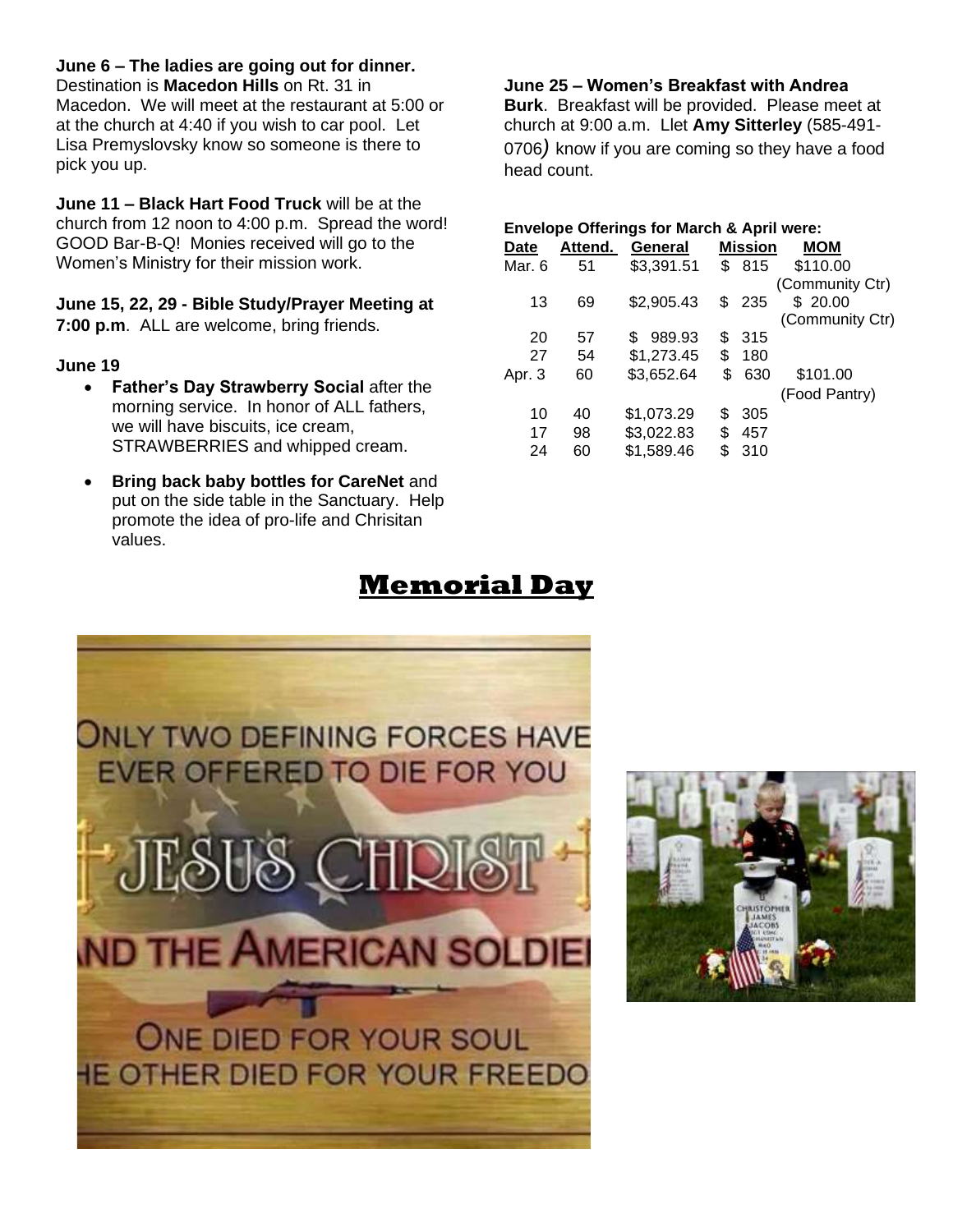## **HELPING HANDS**

### **Flowers:**

#### **May** 1 Tracy Lush in loving memory of Betty, Norm & Scott Lush and Mr. & Mrs. Sam Cook

- 8 **MOTHER'S DAY** Cal & Joan Bucknam in loving memory of Jake & Florence Cleason
- 15 Petr & Lisa Premyslovsky in loving memory of Petr's parents, Franticek & Miloslava **Pemyslovsky**
- 22 Todd & Laurie Pipitone
- 29 Bob & Linda VanderMeere
- **June** 5 Carol Wandersee in loving memory of her mother, Norma Reitz
	- 12 Petr & Lisa Premyslovsky in loving memory of Nancy Ondra
	- 19 **FATHER'S DAY** Richard Vanderwege in loving memory of Marvin and Anna Mae Vanderwege
	- 26 Jack & Deb Thompson in loving memory of family members who have passed away

## **Refreshments:**

- May 1 Roberta Main
	- 8 Women's Ministry/Tina Haak
	- 15 Audrey Hohenboken
	- 22 Roberta Main
	- 29 Ashley McMullen
- June 5 Laurie Pipitone
	- 12 Lisa Premyslovsky
		- 19 Strawberry Social
		- 26 Raquel Reyes

## **Greeter/Usher:**

- May 1 Lenny & Roberta Main
	- 8 Dave & Lisa Ondra family
		- 15 Premyslovsky family
			- 22 Rick & Amy Sitterley<br>29 Bill & Emily Smith
				- Bill & Emily Smith
- June 5 Jack & Deb Thompson
	- 12 Scott & Chastity Thompson
	- 19 Chris Bucknam
	- 26 Joseph Day

# **CALENDAR**

- **May 1 – Mission of the Month** focusing on the  **Good Neighbor Fund.** A special offering will be taken.
- **May 2 – Women's Ministry**
- **May 8 – Mother's Day luncheon**
- **May 8 – CareNet Baby Bottles handed out**
- **May 10 - Consistory at 7:00 p.m.**
- **May 11 – Education/Media Night**
- **May 12 – 4H Meeting at church**
- **May 18 – Bible Study/Prayer Meeting**
- **May 25 – Bible Study at 7:00 p.m.**
- **May 30 – Memorial Day**
- **June 1 – Consistory**
- **June 5 – Mission of the Month**
- **June 6 – The women are going out to dinner**
- **June 8 – Education/Media Night**
- **June 9 – 4H meets in the church at 6:30**
- **June 11 – Black Hart Food Truck**
- **June 15 – Bible Study/Prayer Meeting**
- **June 19 – Father's Day Strawberry Social**
- **June 19 – Return CareNet Baby Bottles**
- **June 22 – Bible Study/Prayer Meeting**

### **June 29 – Bible Study/Prayer Meeting**

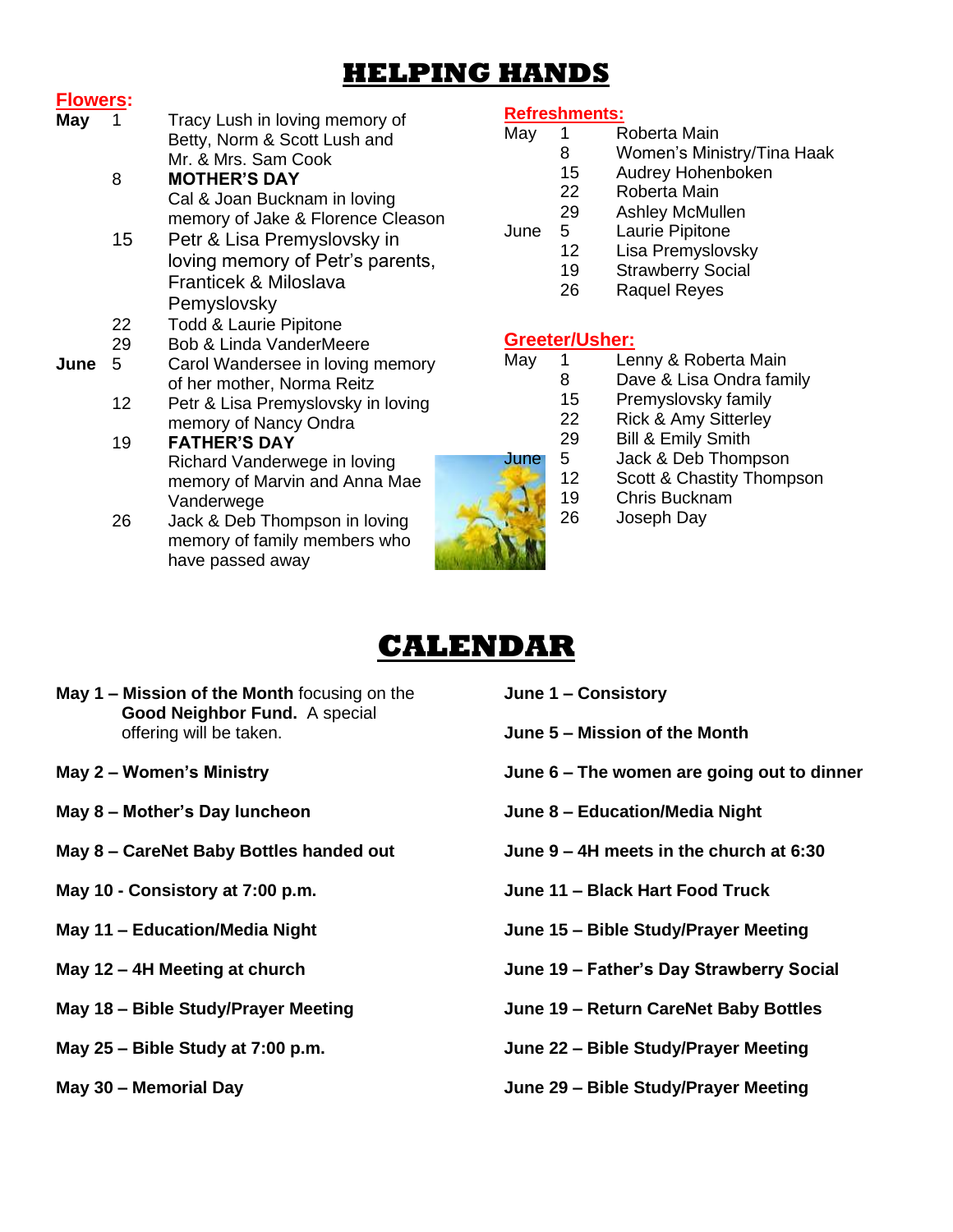## JUST 4 FUN

A child was asked to write a book report on the entire Bible. This is amazing and brought tears of laughter to my eyes. I wonder how often we take for granted that children *understand what* we are teaching??? Through the eyes of a child:

### *The Children's Bible in a Nutshell*

In the beginning, which occurred near the start, there was nothing but God, darkness, and some gas. The Bible says, 'The Lord thy God is one, but I think He must be a lot older than that. Anyway, God said, 'Give me a light!' and someone did.

Then God made the world. He split the Adam and made Eve. Adam and Eve were naked, but they weren't embarrassed because mirrors hadn't been invented yet. Adam and Eve disobeyed God by eating one bad apple, so they were driven from the Garden of Eden.....Not sure what they were driven in though, because they didn't have cars. Adam and Eve had a son, Cain, who hated his brother as long as he was Abel.

Pretty soon all of the early people died off, except for Methuselah, who lived to be like a million or something. One of the next important people was Noah, who was a good guy, but one of his kids was kind of a Ham. Noah built a large boat and put his family and some animals on it. He asked some other people to join him, but they said they would have to take a rain check.

After Noah came Abraham, Isaac, and Jacob. Jacob was more famous than his brother, Esau, because Esau sold Jacob his birthmark in exchange for some pot roast. Jacob had a son named Joseph who wore a really loud sports coat.

Another important Bible guy is Moses, whose real name was Charlton Heston. Moses led the Israel Lights out of Egypt and away from the evil Pharaoh after God sent ten plagues on Pharaoh's people. These plagues included frogs, mice, lice, bowels, and no cable. God fed the Israel Lights every day with manicotti. Then he gave them His Top Ten Commandments. These include: don't lie, cheat, smoke, dance, or covet your neighbor's stuff. Oh, yeah, I just thought of one more: Humor thy father and thy mother. One of Moses' best helpers was Joshua who was the first Bible guy to use spies.

Joshua fought the battle of Geritol and the fence fell over on the town. After Joshua came David. He got to be king by killing a giant with a slingshot. He had a son named Solomon who had about 300 wives and 500 porcupines. My teacher says he was wise, but that doesn't sound very wise to me. After Solomon there were a bunch of major league prophets.

One of these was Jonah, who was swallowed by a big whale and then barfed up on the shore. There were also some minor league prophets, but I guess we don't have to worry about them.

After the Old Testament came the New Testament. Jesus is the star of The New. He was born in Bethlehem in a barn (I wish I had been born in a barn too, because my mom is always saying to me, 'Close the door! Were you born in a barn?' It would be nice to say, 'As a matter of fact, I was.')

During His life, Jesus had many arguments with sinners like the Pharisees and the Democrats. Jesus also had twelve opossums. The worst one was Judas Asparagus. Judas was so evil that they named a terrible vegetable after him. Jesus was a great man. He healed many leopards and even preached to some Germans on the Mount. But the Democrats and all those guys put Jesus on trial before Pontius the Pilot. Pilot didn't stick up for Jesus. He just washed his hands instead.

Anyways, Jesus died for our sins, then came back to life again. He went up to Heaven but will be back at the End of the Aluminum. His return is foretold in the book of Revolution.